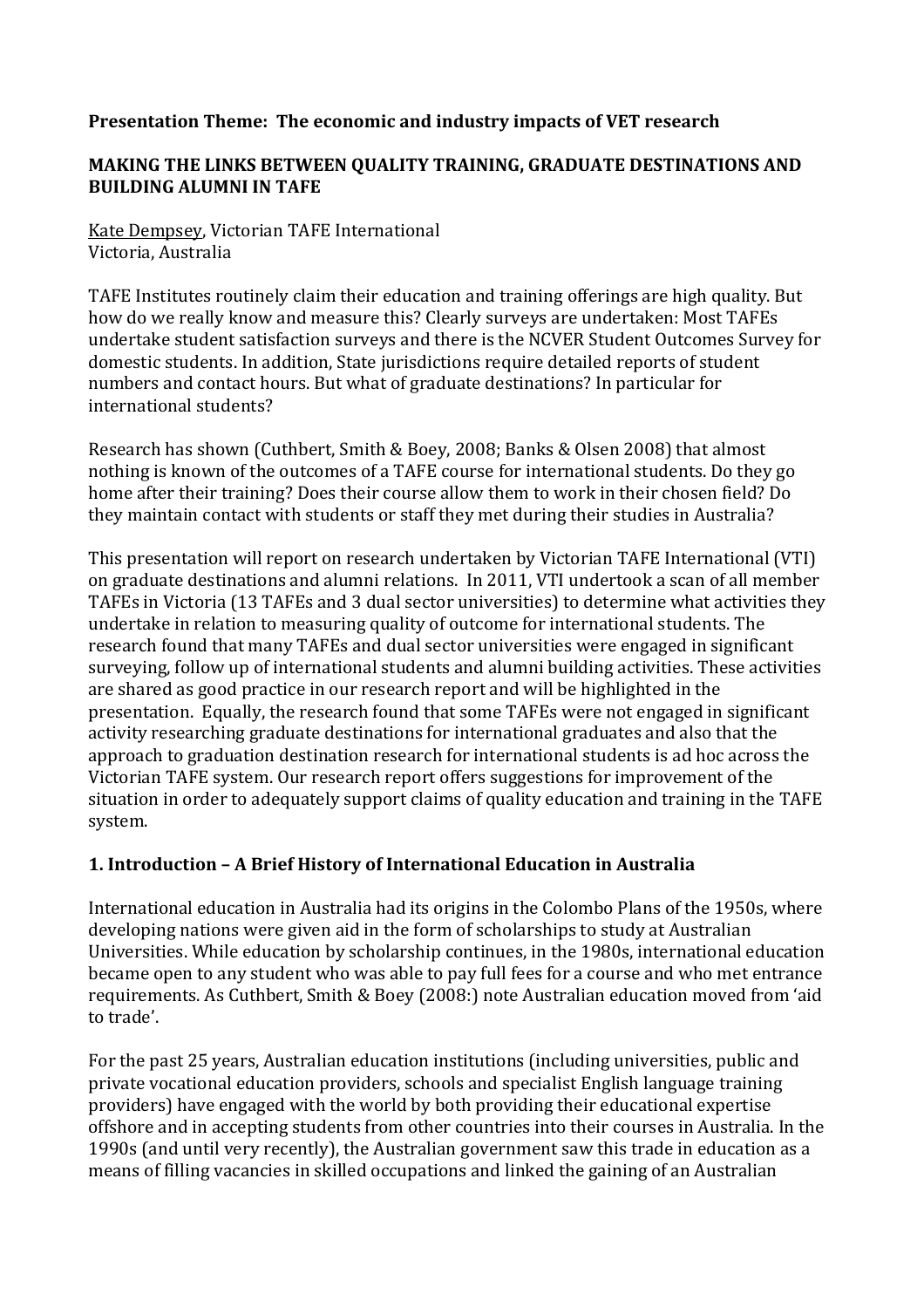qualification with the opportunity to obtain permanent residency in Australia. The government has more recently moved to cut this nexus.

While much has been written about this long history of international education in Australia. including a new book commemorating the 25 years history of international education (Davis & Mackintosh 2011) little has been written about its outcomes (Cuthbert et al 2008:259). International education is Victoria's top export earner and Australia's third highest export earner, vet despite this huge scale of enterprise and the history of Australia's international student program, experts agree that little is known about the future career paths of its graduates (Banks & Olsen 2008: 23).

## 2. What Data is Collected in Australia on International Students?

The Australian government reports on international student enrolments (through the Australian International Education Branch of the Department of Education, Employment and Workplace Relations). DIAC (Department of Immigration and Citizenship) reports on student visa uptake according to education sector alongside its migration statistics. In addition, the ABS (Australian Bureau of Statistics) reports Australian export earnings (which includes the international education sector).

Australian universities each report on the earnings they make from international education, but this does not routinely occur publicly for VET institutions in Victoria. They report on fee for service earnings, but they are not required to distinguish numbers of international students within this broad category.

For university students, the Graduate Destination Survey is undertaken annually four months after graduation by Graduate Careers Australia and this survey includes students with an overseas address. In the Vocational Education and Training (VET) sector, a national Student Outcomes Survey is conducted annually by the National Centre for Vocational Education Research –NCVER – but this survey only includes those with an Australian address as their usual address and so separating international students is not easily done.

Many Australian universities and some (although not many) VET providers subscribe annually to the International Student Barometer survey undertaken by the i-graduate company. This survey tracks international student satisfaction with courses and teaching standards and is used as a benchmark for education quality globally. Its main function is comparing the quality of educational provision over time within one institution and in comparison with other like institutions around the world. Its primary focus is not graduate destination or career progression resulting from educational attainment.

In 2010, the Commonwealth government subsidised VET involvement in the i-graduate International Student Barometer survey in order to encourage and assist VET institutions with engaging in surveying their international students. The International Student Barometer survey will again be available for VET institutions in 2012. The 2012 survey will have a section that asks international students if they are happy to be contacted annually for the next 5 years to answer questions regarding their ongoing career progression. It will be the first attempt to systematically maintain contact with international graduates of the VET system in Australia. However since there is a cost to institutions to participate, they participate voluntarily.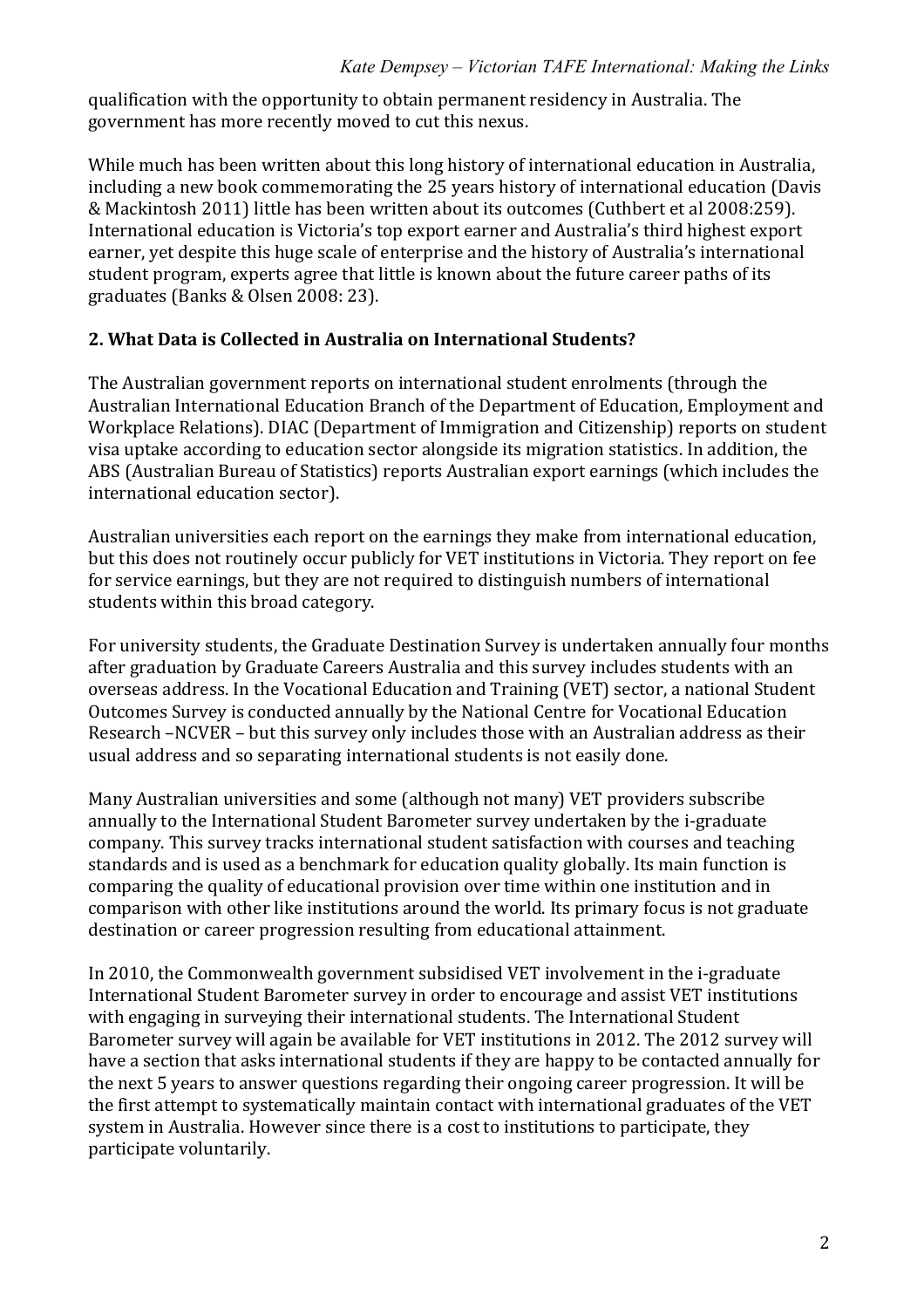Interestingly, i-graduate has recently won a tender from the UK Higher Education Funding Council for England (HEFCE) to manage the Destination of Leavers from Higher Education (DLHE) survey for all UK further education colleges, which are similar to VET institutions here in Australia. They are also engaged in a survey to track the geographic and occupational destinations of international alumni from Dutch higher education institutions. The Dutch survey is sponsored by Nuffic, the Netherlands organisation for international cooperation in higher education. It appears that in other countries, which are engaged in international education, a government agency is responsible for funding the conduct of large-scale graduate destination surveys.

The only other significant survey of graduate destinations across institutions in Australia in recent times has been an online survey (reported in Banks & Olsen 2008) of nearly 2000 international student graduates of five technology universities in Australia in 2008.<sup>1</sup> This survey asked graduates where they currently reside and work, how long it took to get work in their field of study, whether they work for a small or multinational firm, if they are satisfied with their career progress and if they would recommend studying in Australia to others.

# **3.\*International\*Graduate\*Tracking\*Methods\*Undertaken\*by\*VTI\*Members**

VTI members have discussed the lack of systemic data on international VET graduates on many occasions and have raised the issue with the NCVER, which is funded by the Commonwealth government to collect data on domestic students. As part of members' broader discussions, it was agreed to investigate exactly what each member institute does in relation to international student surveying and the development of alumni relations. In August and September of 2011, relevant staff in VTI member TAFEs were interviewed by phone to ascertain what efforts are undertaken to track international student graduates of the institution.

This interviewing was undertaken on behalf of VTI by research assistant Margaret Neith with financial support provided by the Victorian Department of Business and Innovation (DBI).

The VTI has 16 members, comprising 13 TAFE institutions and 3 dual sector universities. Eight of these institutions are Melbourne based and 8 are regional. The international staff members who participate in VTI activities are not the staff responsible for surveying students. The first step in this project therefore was to ascertain from VTI members, who was the most appropriate staff person to speak to about the survey work carried out at each institute.

That person was then contacted by email and/or telephoned, and questioned about what their institute is doing in relation to surveys of TAFE students - both international and local, either during or after the completion of their course. Where relevant, copies of local survey instruments were requested and mostly provided.

The research assistant conducted phone interviews with the relevant survey staff in each member institute over the month of September 2011, finding a variety of attempts to remain in contact with international students who had completed courses. Attempts had been made using mailed surveys, but results were not high, surveys had been emailed to students (again

!!!!!!!!!!!!!!!!!!!!!!!!!!!!!!!!!!!!!!!!!!!!!!!!!!!!!!!

<sup>&</sup>lt;sup>1</sup> Curtin University of Technology, Queensland, University of Technology, RMIT University, University of South Australia, and University of Technology Sydney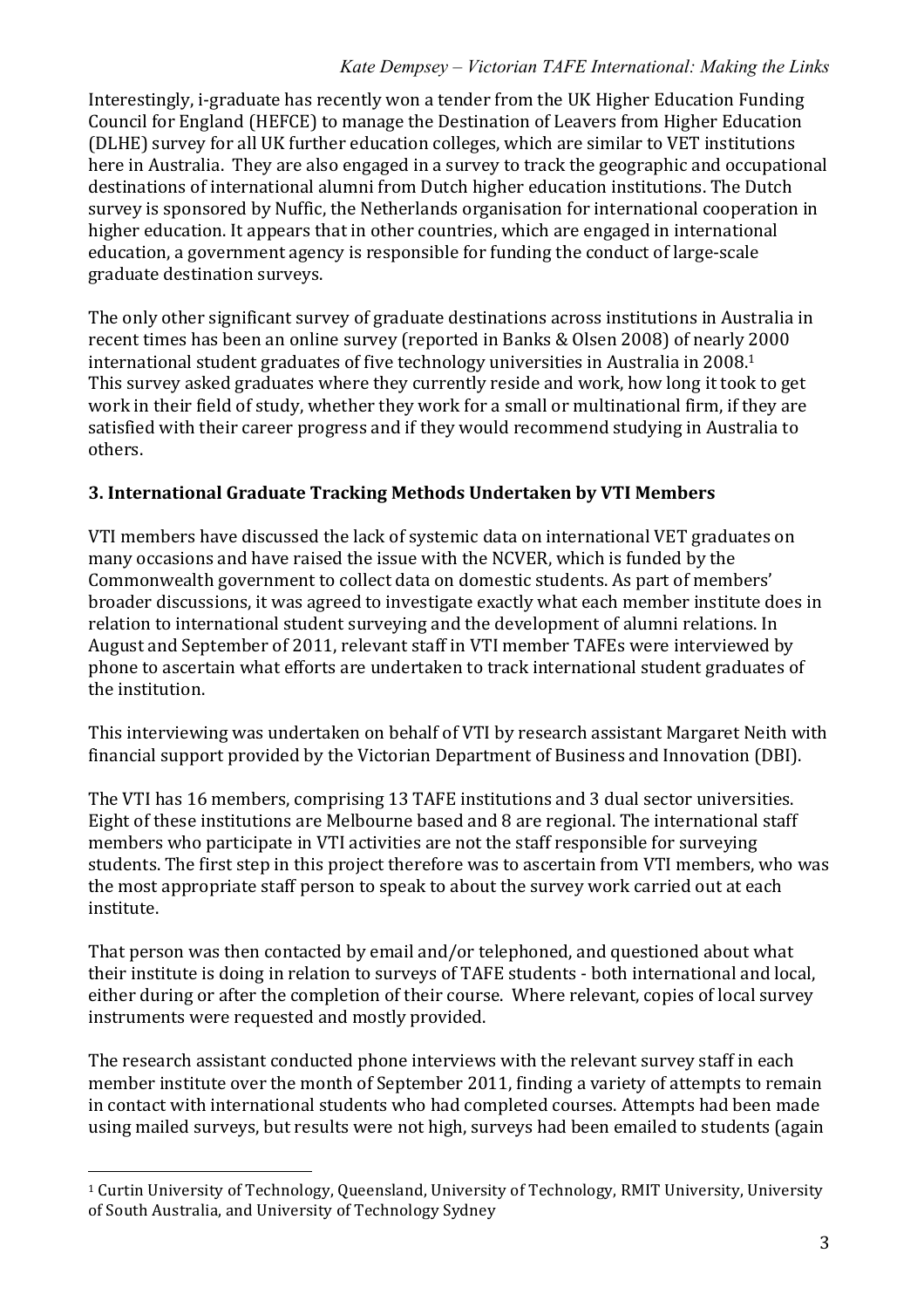results not high), telephoning international students was considered prohibitive in terms of cost. The most common survey was an internet-based survey using a simple tool such as SurveyMonkey (www.surveymonkey.com). However, the majority of Institutes currently undertake no surveys or research in the area of international student destination after course completion. Many contacts commented with regret on the dearth of activity and information on the destinations of their international student graduates.

## 3.1 Regional TAFE member institutes

One larger regional TAFE has recently instituted a graduate exit survey. However amongst the other 7 regional TAFE institutes, the efforts varied from no effort<sup>2</sup> expended on following up international graduates to informal follow up and contact kept by individual teachers and departments. A typical response regarding informal tracking from a regional institute is quoted below

*We only have about 15 international students per year - the International Student Office knows them all and can keep in touch with them individually. One teacher keeps in touch with his Chinese students and the Chinese students* actually did a sort of "where we are now" book for this teacher, including *photos of these past students and their families. So a "survey" of such small* numbers is probably not necessary when we can keep in touch with individuals.

All regional institutes routinely undertake student engagement surveys, student satisfaction, unit evaluation and student perception of educational quality surveys with their international students. One regional member noted that staff previously undertook a survey after course completion, but found that the survey return rate was so low, it became unfeasible. They now undertake course evaluation/satisfaction surveys with students who are in the last week of studying to guarantee a good response rate to the survey.

Another regional provider noted that it is currently putting together a team from across the institute to look at ways to improve surveying. This provider acknowledged that it has not been a high priority to date – following re-structure the new team hopes to report late in 2012 on new surveying plans. This provider is interested in looking at the whole international student "lifecycle" – before studying, during study and after study. This provider is also interested in tracking articulation – and admitted it has not been successful with this aim in recent times. The provider noted in interview that the new Victorian Student Number (a unique student identification number which stays with each student as s/he moves through their education), which commenced in 2011 at the secondary school and also in VET should help in tracking students after completion. The new Victorian government initiative to provide a unique student identifying number will apply to secondary school students and VET students, but not to university students. So again, tracking across the educational sectors remains difficult.

Another regional provider commented that it too would be interested in finding out specifically where its local students and international students go to continue their education – this was described as the big "missing data" issue. This regional provider has articulation agreements with six universities and yet no information on which of its TAFE students go on to learn at any of the six universities. The interviewee suggested that the universities would also like to have more information about articulation from TAFE. She noted that the

!!!!!!!!!!!!!!!!!!!!!!!!!!!!!!!!!!!!!!!!!!!!!!!!!!!!!!!

<sup>&</sup>lt;sup>2</sup> Two regional member TAFEs had no international students during 2011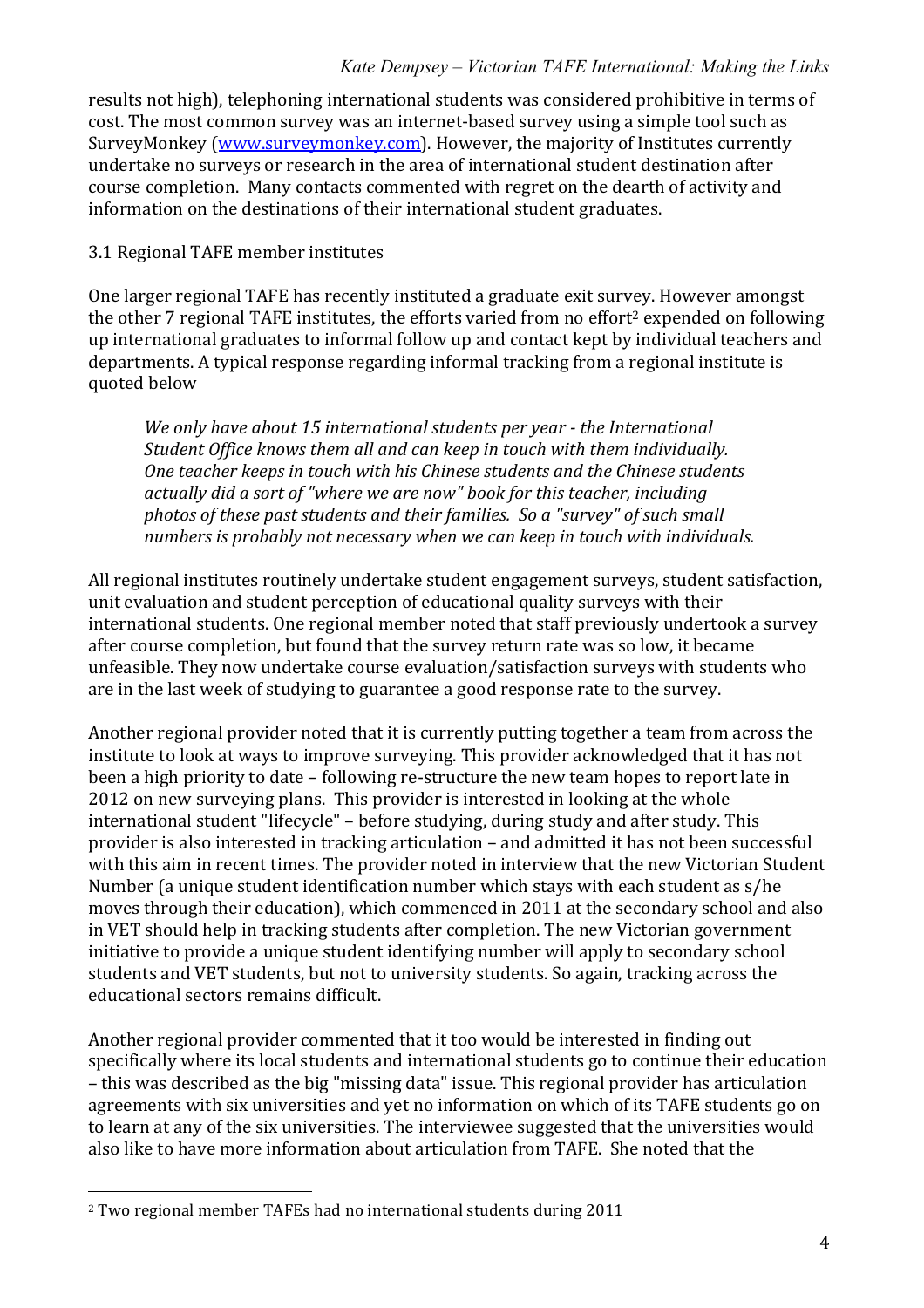universities seem to have as much difficulty as TAFEs with tracking this type of information. Another regional provider also raised the same issue regarding articulation to other education providers.

It seems in summary that for regional providers, the number of international students is generally small and contact is maintained on a one-to-one basis. Regional providers however are very keen to work with universities to determine the best means of tracking articulation of their students into higher education (both international and local students).

Regional providers understand that development of alumni relations is something that TAFE needs to engage with and does not do successfully at present. Alumni contact provides access to valuable data about the success of programs offered to students. In addition, as one regional provider interviewee noted, alumni can provide testimonials and possibly act as mentors to new students coming to the institution.

#### 3.2 Metropolitan TAFE and Dual Sector University members

In 2011, there were 8 metropolitan members of VTI that were either single sector TAFE institutes or dual sector universities. Of these 8 members, half do some form of survey of graduating international students and half do not.

The members who do survey their international graduates do so some 4 months after graduation. RMIT is involved in the university wide Graduate Careers Australia survey, making their results comparable with other universities in Australia. The other providers undertaking surveys are at present trialling their survey instruments. Two successful surveys of international graduates have occurred recently at Kangan and Victoria University. Their efforts are described below.

### 3.3 Victoria University Research on Graduates

Victoria University has taken considerable effort to retain contact with its international alumni and recently conducted a significant piece of research on the question: 'Do international student alumni contribute to global brain circulation?' The research used Victoria University alumni as a case example to answer the question. The research was focussed on asking graduates if they stayed in touch with the university, who they stayed in touch with and for what purpose.

Victoria University has an active alumni office and it was through this office and its networks with international students that the research was able to take place. The researcher, Dr Joanne Pyke (2011) reports that her '*survey went out to approximately 6,000 alumni (the* actual data base was about 7,000 but there were roughly 1,000 dead links) and we received a return of 906 with roughly 800 of those completing all of the questions. So the return rate was *approximately#15%.*'!

It is interesting to consider this return rate: generally a return rate of 10% or higher is considered good on a survey. However, this is an already engaged audience – in other words, one could expect a higher response rate from alumni who already have a connection with the university and who choose to maintain it by giving a current email address to the university. As Pyke suggests herself, the respondents may be those who already feel a strong affiliation with the university and so they respond.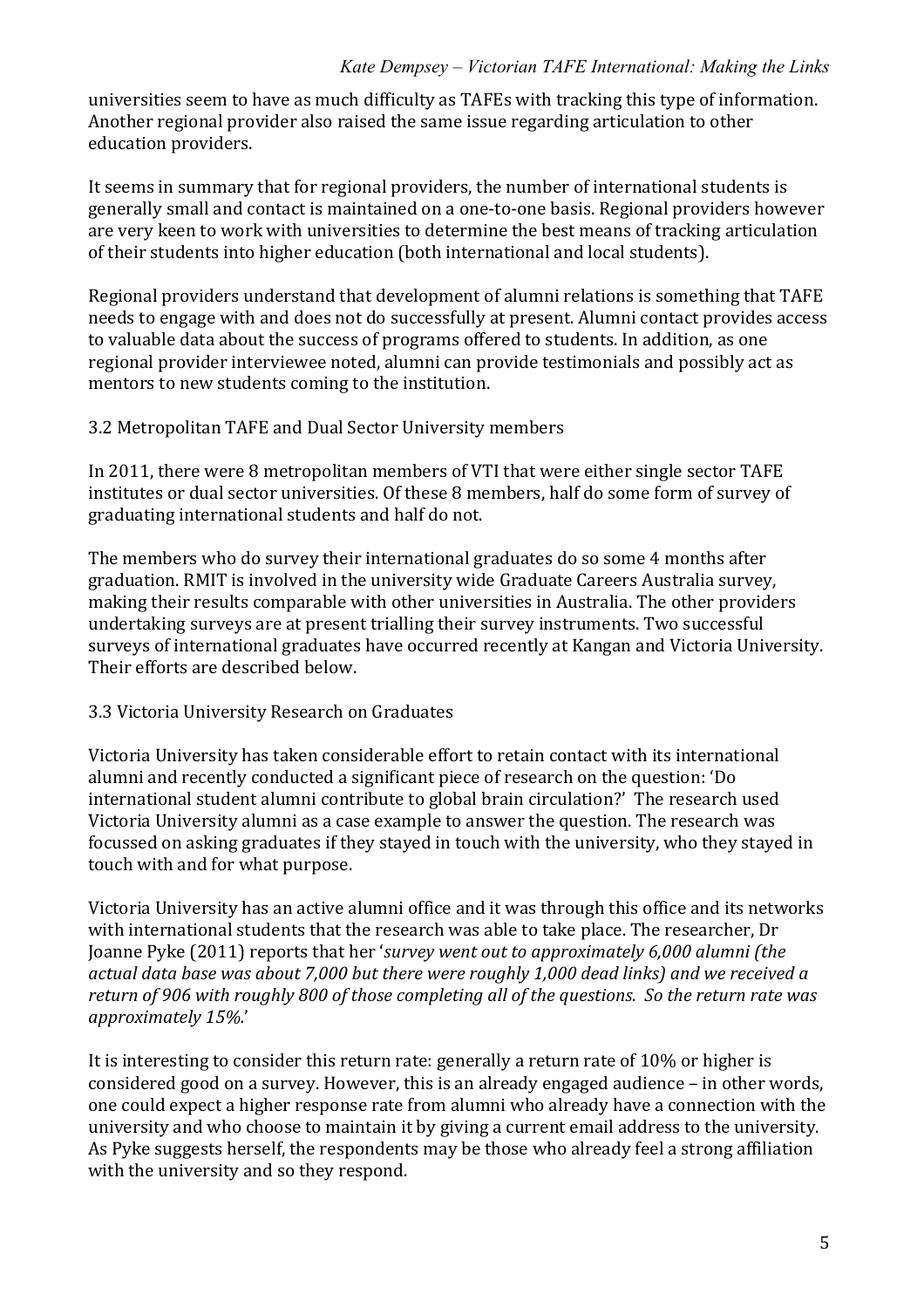It is also interesting to note that even the alumni office whose sole work it is to stay connected with graduates found 14% (1,000 out of 7,000) of graduate email addresses on file were not current. These points are made to illustrate the level of difficulty involved in maintaining contact with students once they have graduated from any institution.

### 3.4 Victoria University Findings

Of the 800 graduates who responded to Pyke's survey, there is still connection with their Australian education experience, but it is primarily via electronic means (Facebook and email) and it is mainly with fellow international students and to some extent individual academics, but not largely with professional or business networks or with local students that they may have met while studying here in Australia. Less than 50% have travelled back to Australia or intend to return and for those who did return or intend to, the purpose is primarily for holiday or to visit with friends.

Pyke found that there is strong interest in maintaining connection however and that greater efforts need to be made to facilitate this. Since she surveyed alumni across both the VET and higher education sectors, it is interesting to note that her work shows that scholarship holders were significantly more likely to stay in touch than privately funded students and that no significant differences were noted between vocational and higher education graduates, although PhD graduates are most likely to stay in touch.

Pyke's study suggests there are opportunities to engage with international graduates to the benefit of both the graduate and the institution and her research will continue to investigate how alumni offices may best connect with international graduates and tap into what they actually want and need from their educational institution. She notes in particular, that the opportunity to build business relationships in Australia may be an avenue for further connection. This is surely a key issue in VET courses: do our graduates find work in their field? Could their career prospects be improved with greater business connections both here in Australia and in the home country? And in what way could the educational institution assist with building these links between international graduates and business?

A recent survey (Wiers-Jenssen 2008) showed that mobile students— those who study and graduate abroad— search for and gain work experience abroad more often than local students who do not study abroad. The same study also showed that the vast majority of international students return from abroad after graduation with many working in multinational firms or have overseas assignments more frequently in their work than local students. Thus international students do contribute to what Pyke calls, 'brain circulation' around the world.

#### 3.5 Kangan Institute Survey of International Automotive Graduates

In 2011, VTI member institute, Kangan surveyed international graduates from its automotive courses. The online survey elicited 112 responses from students in 14 countries. Forty-eight percent (the largest proportion) of the respondents completed their course in 2009, with a further  $31\%$  finishing in 2010 and the remainder finishing in 2011. The significance of this result is that Kangan has been able to maintain contact with students who completed a VET course more than two years after completion, indicating it is possible to do so. It must be said also that 62% of respondents had either gained permanent residency status or were in the process of applying (indicating they were still in Australia).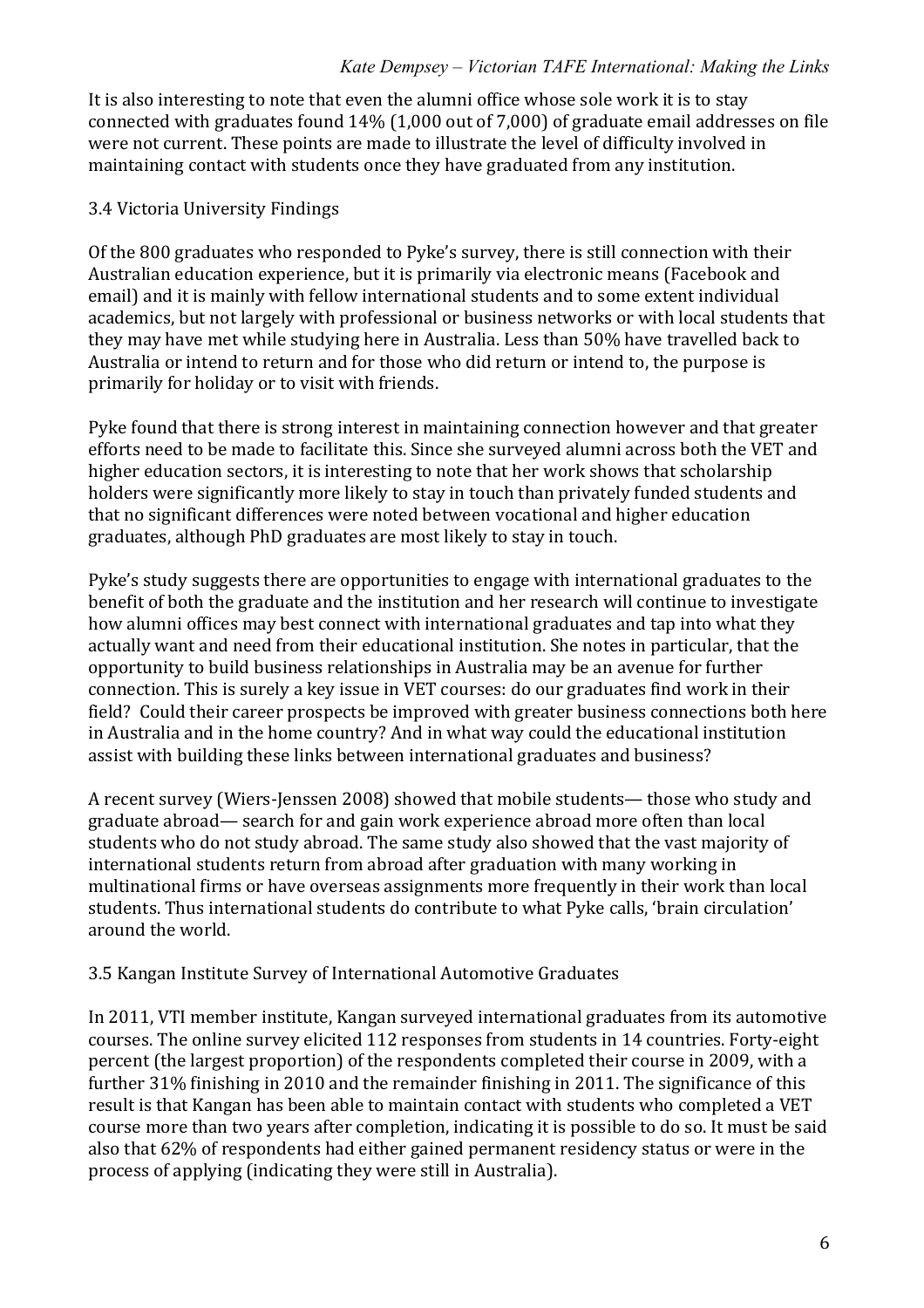Kangan's survey showed the majority of graduates undertook studies in light vehicle automotive and that  $81\%$  were working with  $70\%$  working in their chosen field. In the main this cohort were not undertaking any further study (78%). The majority (63%) were able to find work within 3 months of completion of their course at Kangan<sup>3</sup>. The survey asked about the relevance of the training, how Kangan could improve its training, the benefits students received and the best part of the training.

The survey by Kangan, highlights that contact with VET graduates can be maintained despite the difficulties noted above and it shows the wealth of information a survey can provide in order to continually improve the relevance and usefulness of courses offered.

## **4. Obstacles identified to Surveying VET International Graduates**

Amongst the metropolitan VTI member providers, the survey function is managed centrally. Generally, surveys are undertaken by the research and planning area or in some cases the marketing department. They are not routinely undertaken by the international managers or department. Because of this split in responsibility, it is possible for providers to survey only their domestic students, because they are the majority and the NCVER survey is well established for that cohort.

Of those metropolitan providers that do not survey graduating international students, the responses as to why varied but all related to the difficulty and the cost of such a venture with the expectation of little return. This is not to suggest that strenuous efforts have not been made to follow up international students. One provider in particular told VTI in interview that their survey staff attended every graduation ceremony one year and spoke to each student individually after the ceremony. She handed them a survey form with an addressed envelope, gave them details about how to access the survey on-line if they preferred, emphasising how important their response was. Unfortunately the return rate was zero, even after this extensive effort.

Another provider said *they* [international students] *are so hard to track down and they often don't respond to surveys.* While another provider said, we used to do it, but the response rate *was so low, we don't bother now.* 

Another obstacle noted was the high cost of development, administration and processing of survey instruments. It was suggested that a centralised process needs to be developed (similar to the higher education Graduate Careers Survey or the NCVER domestic student survey).

The difficulty in locating international students after graduation was also noted: with loss of email data, phone numbers and changes of address being commonplace. One provider noted her experience that students often see the course as "in the past" and have no stake in the Institute any more - they want to move on with their lives.

But this view should not go unchallenged. Kangan showed that successful surveying of international students can be done, as did Victoria University. Perhaps it is time for another combined effort? All providers undertake the NCVER survey for domestic students and if

!!!!!!!!!!!!!!!!!!!!!!!!!!!!!!!!!!!!!!!!!!!!!!!!!!!!!!!

 $3$  Some of the results in the Kangan survey suggest there may have been technical issues with the survey instrument itself. This highlights the need to have surveying done on a large scale so that results are comparable.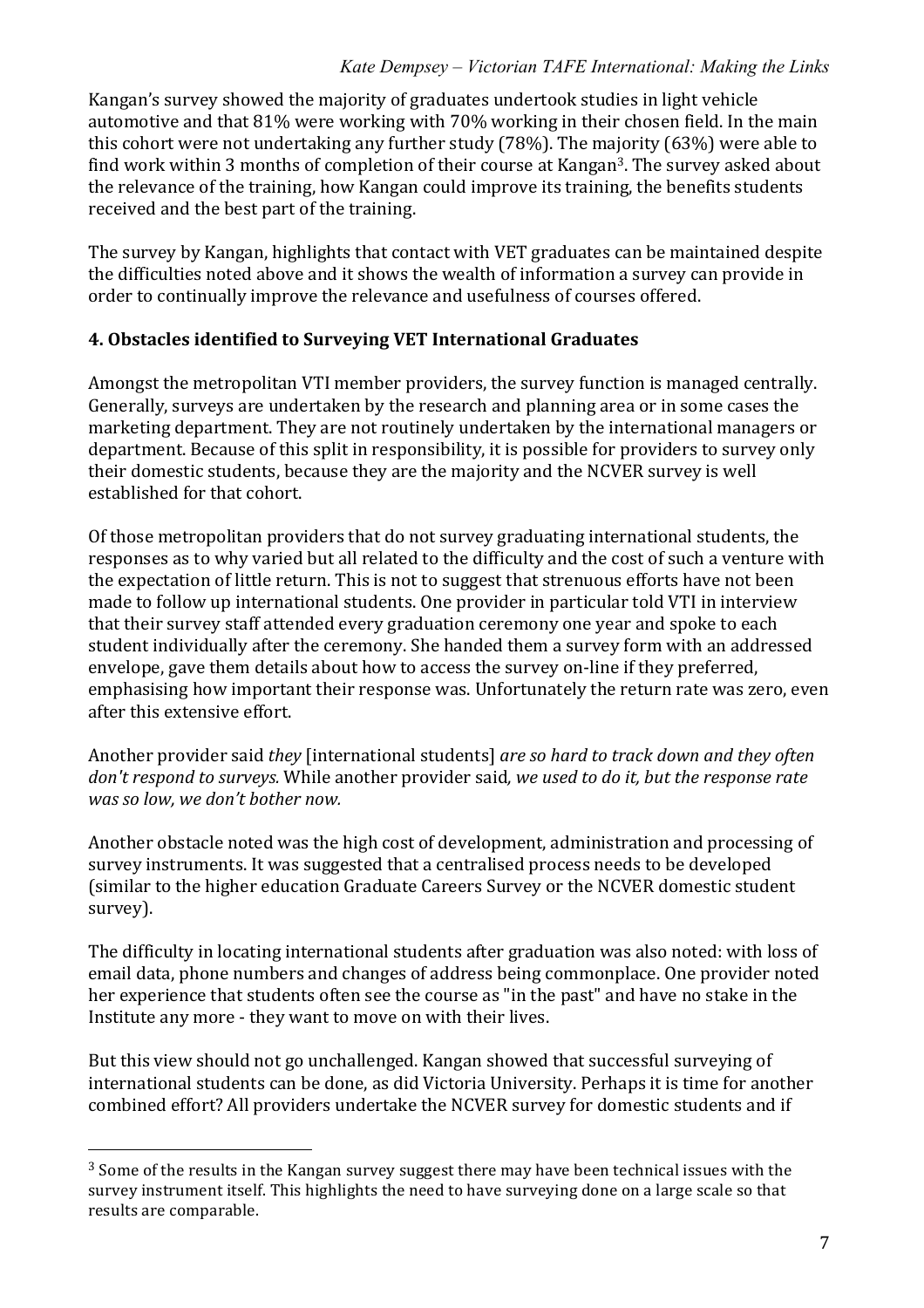they offer higher education courses, they participate in the Graduate Careers Survey. A system wide survey of international students is warranted.

## **5. How survey data could be used**

Despite a lack of engagement overall with surveying international students and creating alumni, member institutions were aware of the value and purpose of such surveys. In interview, staff were able to highlight the uses of such data were it available to them.

- Improved marketing to attract more international students. Case histories or testimonials could be useful for demonstrating to prospective students how other students from their country had found good jobs through doing a course at a particular institute. The possibility for former students to act as mentors for other students was also mentioned.
- Making improvements to courses.
- Helping TAFE Institutes develop workplace opportunities and work placement while students are studying.
- Improving pathways to Higher Education. Major difficulties in tracking VET students who articulate to HE (both local and international) were noted – there is no consistent student ID system. Many VET students don't 'graduate' as such - they may use credits to get into HE or go to other providers.
- Improving student services.
- Performance benchmarking against other TAFE Institutes (and Private Providers).
- Articulating differences between on-shore and off-shore international student success rates.

# **6.\*Summary\*of\*key\*findings\*of\*this\*research**

6.1 Who manages surveying of international students at institute level?

Although managers of international education oversee recruitment of international students, they do not manage surveying of those international students. This in itself is an interesting finding of the research. Other areas of the institute do this. In some institutes, it is carried out by research staff or strategic planning staff and in some it is undertaken by the marketing staff.

On several occasions our phone interviews found that the relevant survey/research staff had not thought to include international students in the work they are undertaking with regard to student surveying. This was either because they were considered to be a small cohort when compared with local students; they had not responded in high numbers to earlier attempts or lack of funds precluded involving them in survey work. In some cases there seemed to be confusion over who had responsibility for tracking international students.

In two instances, the international education manager referred the VTI research assistant to another member of staff for information on survey work done. When contacted that staff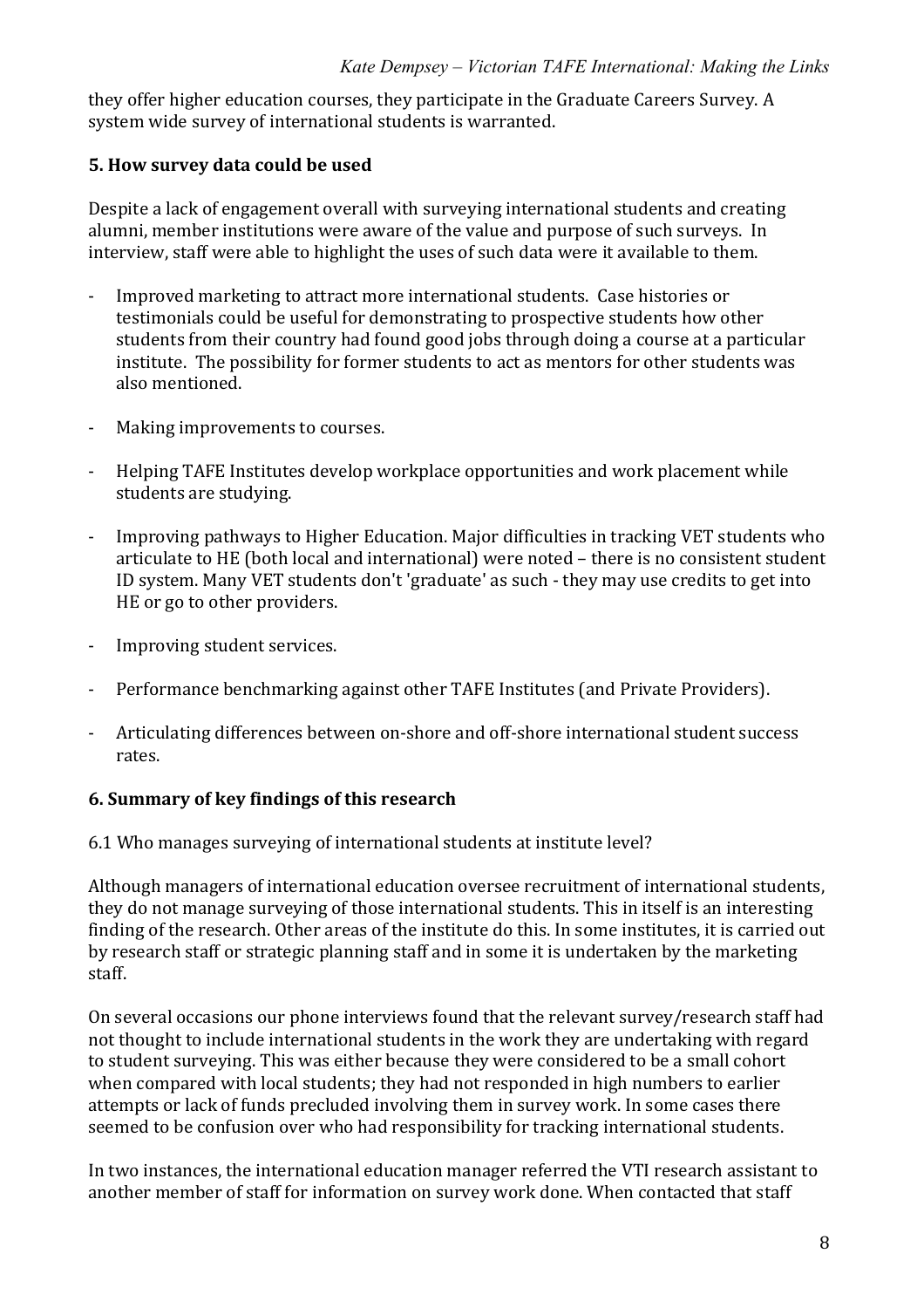member simply referred our researcher back to the international manager. The emphasis in most member institutes was on domestic students. In some cases fee-for-service students, including those from overseas were simply 'forgotten' by survey staff. This experience has ramifications for the future improvement of surveying graduate destinations of international students.

# 6.2 Student ID numbers

The VSN is a student identification number that has been assigned by the Department of Education and Early Childhood Development to all students in Victorian government and non-government schools, and to students up to the age of 24 undertaking Vocational Education and Training with a TAFE, Registered Training Organisation or Adult and Community Education (ACE) provider (referred to collectively as VET Providers). It also covers international students, but does not cover students in higher education. So there is still no easy way to track the progress of a VET student into further study. This has been highlighted as "missing data" in this research. The Commonwealth government is considering the introduction of a similar ID system across the country.

## 6.3 Lack of systemic data

The LH Martin Institute (part of Melbourne University) regularly undertakes research on articulation issues. Research staff are particularly interested in the issue of students going on to further study from their VET course and if the further study or work is in the same broad field of education. In interview with staff at LH Martin, a comment was made that the current LH Martin research must use the ABS survey of education and training as its main data source, as TAFE institutions cannot provide the needed data for this research.

The NCVER has indicated it is interested in providing survey data of graduate destinations of international students, (personal communication – Hugh Guthrie) but is not funded by government to provide survey data of graduate destinations of international students.

Following the example set by Nuffic and the UK Higher Education Funding Council for England (see section 2), it may be that the best means of undertaking graduate destination research of international students in VET in Australia is by a large-scale survey supported by the Commonwealth Government. This is suggested because of the prohibitive cost and as the best means of providing benchmarking across the private and public sectors and in each state of Australia. For such research to be successful some form of student identifier and accurate email addresses would be required and the Commonwealth government is planning to introduce such a number.

# 6.4 Limited focus on alumni

While universities fund alumni relations departments, this is not commonplace in VET. None of the stand-alone TAFE VTI members have alumni offices, although some do undertake alumni activities, in particular within the faculties. A good place to start with this work is to provide email addresses that students must use while studying and which they may still use after completion of study. In most cases in this research, students were not required to use a student email address in communication with the institute and were not given an email address to use for life. The exception is Victoria University, which now provides an email address for its students,  $\frac{\delta}{\delta}$  iohn.smith@live.vu.edu.au. This address must be used in communication with the university and may be used after course completion. It is the key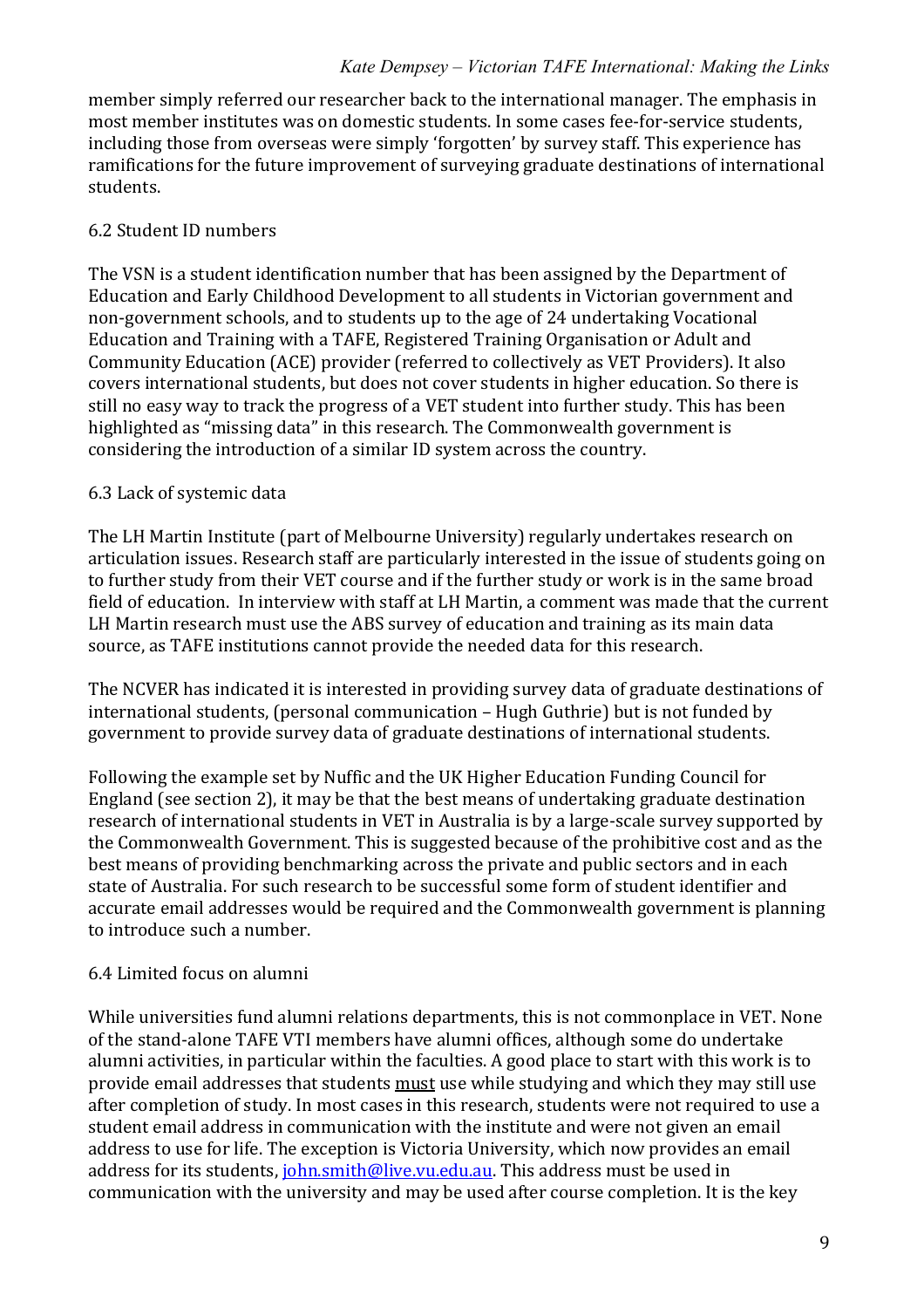means (in addition to the university Facebook site) of keeping in contact with students who have completed study.

Students are expected to regularly check their account for updates on the management of their course, key student administration matters, university events and individual emails from lecturers. Victoria University makes the use of this email address appealing with

- 10GB of email storage
- **25GB online storage (password protected) through Windows Live SkyDrive**
- **n** instant messaging
- improved calendars
- $\blacksquare$  photo sharing
- Multiple browser support
- SMS alerts to student mobile phone.

## **7.\*Conclusion**

This research has shown limited surveying of international graduate destinations among VTI member institutes. It did indicate a willingness to undertake graduate destination surveying of international students, an understanding of its usefulness, whilst at the same time highlighting obstacles to implementation at the institute level.

This report recommends that if Victorian TAFEs wish to demonstrate their commitment to quality education, they must engage in both graduate destination surveys of all students and in building alumni relations. Smart and Ang (1993) have highlighted that a view of education simply as a trade –just another export commodity – is not how education is considered in many Asian cultures. It undermines the status and role of education to consider it an export commodity. Therefore it is imperative that this intelligence is gathered routinely. However, it is likely to be beyond the scope of individual institutions to achieve and is much more useful for benchmarking purposes if such surveying is done on a national scale. VTI recommends that this option be discussed at state and national level.

# **References**

Banks M & Olsen A (2008) 'Outcomes and Impacts of International Education: From International Student to Australian Graduate, the Journey of a Lifetime' IDP Education Pty Ltd. ISBN: 978-0-9758194-5-6

Cuthbert D, Smith W & Boey J (2008) 'What Do We Really Know About the Outcomes of Australian International Education? A Critical Review and Prospectus for Future Research' *Journal of Studies in International Education*, 12 (3) Fall 255-275

Davis D & Mackintosh B eds (2011) *Making a Difference: Australian International Education* IEAA and UNSW Press. Sydney Australia.

Pyke, J (2011) 'International Student Alumni: Bridges to the World?' A presentation at the Australian International Education Conference (AIEC), Adelaide Convention Centre, 11 – 14 October [provided by the author directly]

Smart D, & Ang G (1993) 'Exporting education: From aid to trade to internationalization?' *IPA Review 46 (1) 31-33*